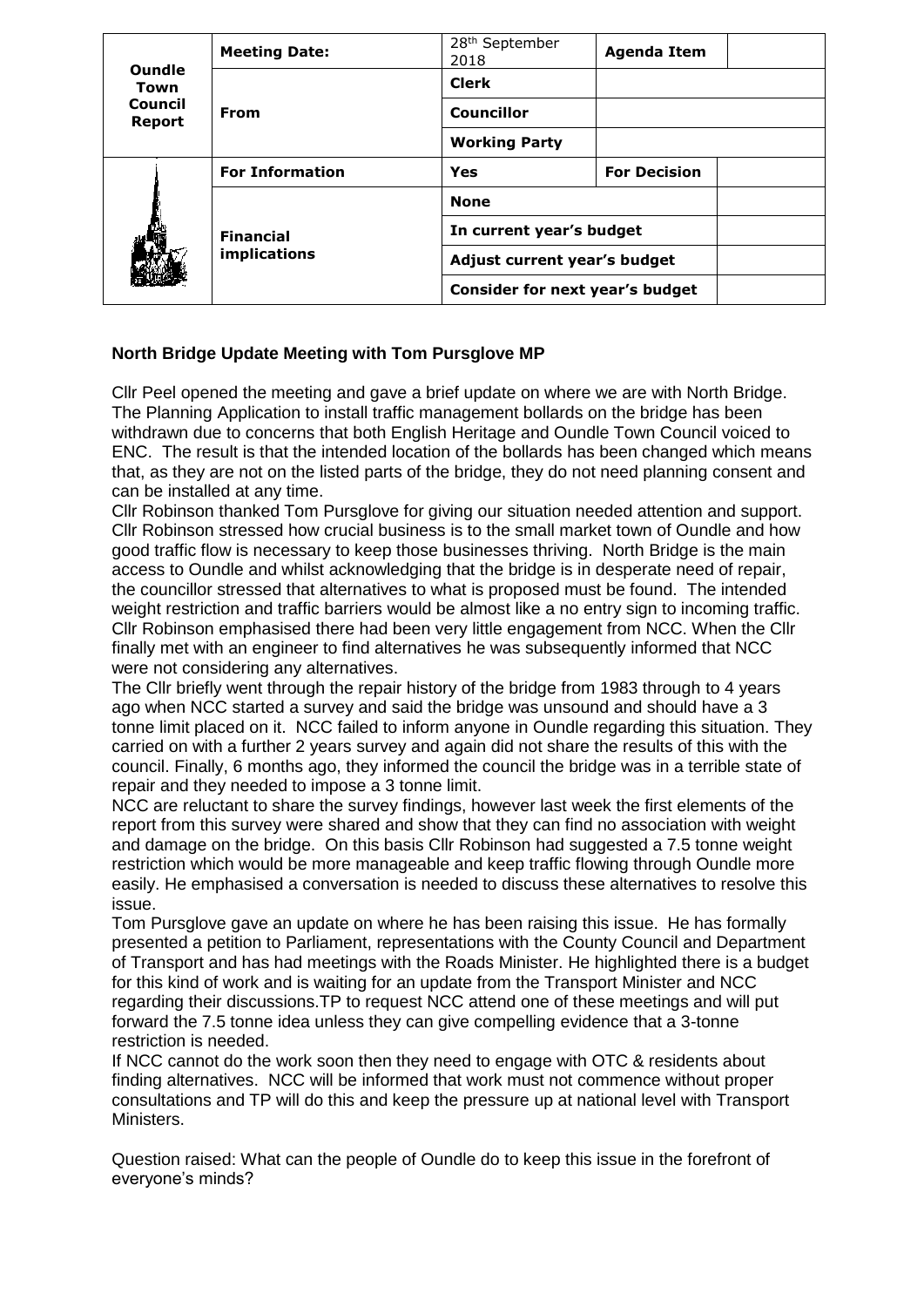Everyone to keep this at the top of their agendas. It was stressed how vital it is for updates to be in the Nene Valley News, on the radio, at parish and Trade Association meetings and keeping the pressure up on the decision makers NCC, Heather Smith etc. Cllr Robinson confirmed HS has been very supportive and positive, advising the council on correspondence - what and who to write to.

TP has stressed to commissioners the importance of this and, whilst appreciating the financial constraints, knows this is a capital project, which doesn't affect revenue, and should be prioritised in the scheme of works. Less significant work in the county should not be carried out before the bridge.

Concerns about the diversion system were expressed as there seems no urgency from NCC to decide on this. If indeed the bollards/barriers are fitted this will need to be in place. TP assured the council that he would speak to Matt Golby, follow up in writing and publish content, requesting assurances that no work will proceed before the correct consultations have taken place. All businesses and residents encouraged to do the same.

Question raised: Realistically, is there a possibility that this will be 'put to sleep' for so long that it becomes an accepted restriction?

TP stressed that is why we need to keep the pressure up, the onus is on all of us to make sure the bridge repairs do go ahead. Parts of the bridge are listed so that helps, being a Heritage site adds weight to the need for repair. The 750,000-1 million budget seems large but is actually relatively small in the grand scheme of highways budgets. Also, the knock-on effect of delays to bridge repairs is that other major decisions cannot be made (decisions regarding buses and bus routes etc), thus reinforcing the need to push this forward.

Question raised: Will the plans for the new unitary structure prolong this situation further. TP explained the progression of the unitary structure and how the hand over will work. There should be no impact on the progression of works on North Bridge as a result of these planned changes.

Philip Amps asked Richard Tremellen to explain how the bridge restriction would affect Oundle School as they have major building works being carried out at the moment and also have a high volume of buses and lorries visiting the school regularly.

RT stated that from Jan 2019 some escorted lorries carrying loads of 22 mtrs are scheduled, these simply will not be able to get in to Oundle with the planned restrictions. The suggested alternative route of coming in on the Barnwell Road from the A605 equally creates potential problems, HGV's turning at the junction and the narrow South Bridge with traffic lights. Cllr Peel states that traffic lights are being considered at that junction on the A605 to help with this issue. It was acknowledged that, while this will help, it will still disrupt the traffic flow on the A605 quite substantially. Again, it was emphasised the large number of coaches and food delivery lorries etc which come in and out of Oundle purely for Oundle School, the disruption would be massive to this one organisation. Similar disruptions for Tesco's, Co-op, Waitrose and many other businesses in Oundle. These need emphasising to add weight to our case.

## Questions raised:

1. If the Weight Restriction was 7.5 tonnes would coaches be able to use bridge? No, coaches are more than 7.5 tonnes.

2. Is the weight restriction being imposed because they are not able to carry out repairs immediately or to allow for repairs to be carried out?

The restriction is to allow them to get on with the repairs but due to the financial situation, it looks unlikely they will be done in a timely manner. We have been told it may be 2 to 5 years if they cannot raise the funds and the budget needed is now 1.5 million. So, the restrictions would remain for as long as the bridge is deemed unsafe. Even if they are able to commence works soon, they anticipate the restrictions would be in place for at least 12 months given all the planning issues and consultations required with English Heritage.